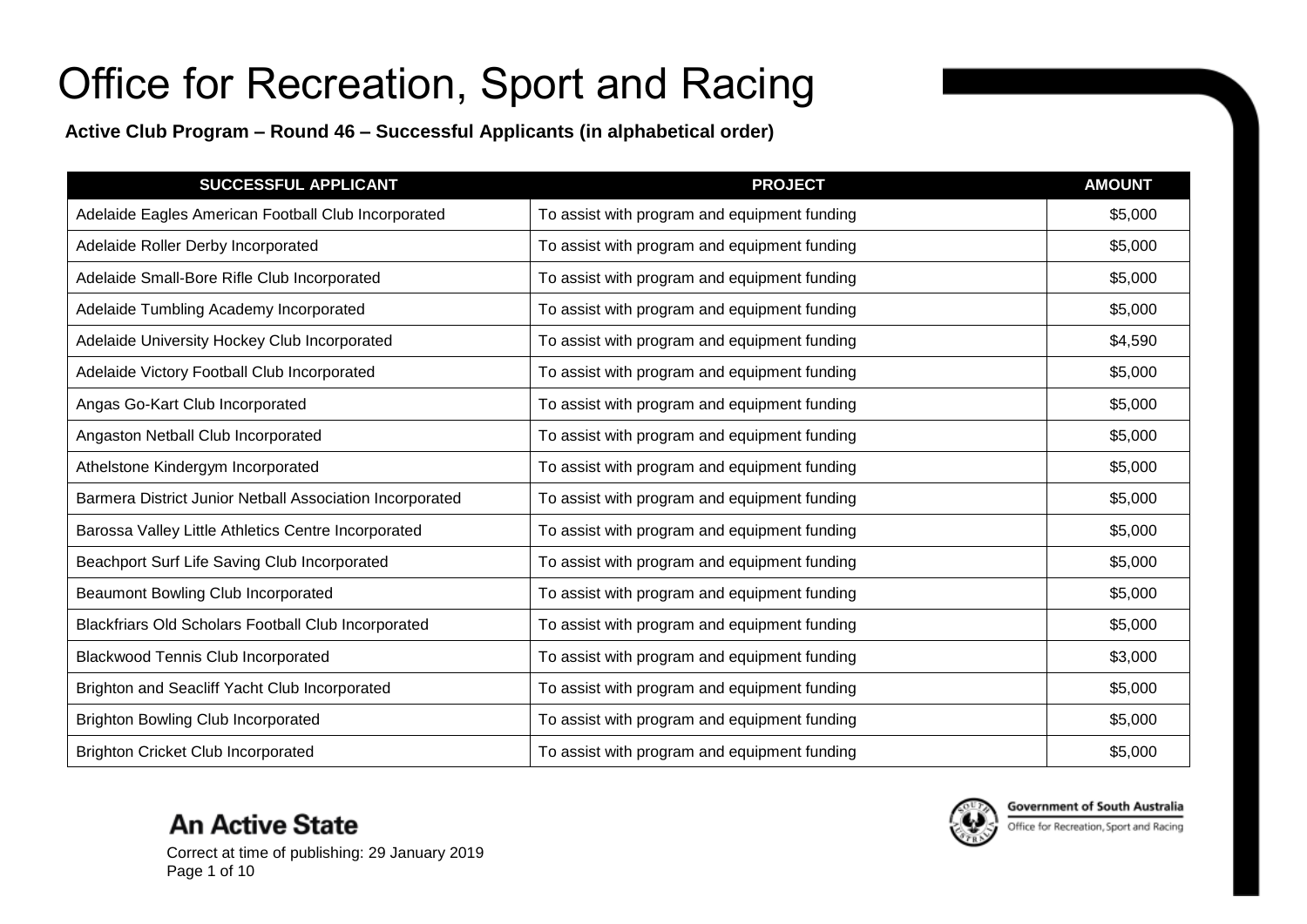| <b>SUCCESSFUL APPLICANT</b>                             | <b>PROJECT</b>                               | <b>AMOUNT</b> |
|---------------------------------------------------------|----------------------------------------------|---------------|
| <b>Brighton Lacrosse Club Incorporated</b>              | To assist with program and equipment funding | \$5,000       |
| Burra Leighton Junior Cricket Club Incorporated         | To assist with program and equipment funding | \$5,000       |
| Campbelltown City Soccer & Social Club Incorporated     | To assist with program and equipment funding | \$5,000       |
| Central Districts Junior Rugby League Club Incorporated | To assist with program and equipment funding | \$5,000       |
| Central United Football Club Incorporated               | To assist with program and equipment funding | \$5,000       |
| <b>Christies Sailing Club Incorporated</b>              | To assist with program and equipment funding | \$5,000       |
| Circobats Incorporated                                  | To assist with program and equipment funding | \$5,000       |
| <b>Clarence Gardens Bowling Club Incorporated</b>       | To assist with program and equipment funding | \$5,000       |
| Cobdogla Tennis Club Incorporated                       | To assist with program and equipment funding | \$5,000       |
| Colonel Light Gardens Netball Club Incorporated         | To assist with program and equipment funding | \$5,000       |
| Contax Netball Club Incorporated                        | To assist with program and equipment funding | \$5,000       |
| Craigmore Cricket Club Incorporated                     | To assist with program and equipment funding | \$3,000       |
| <b>Cressy Bowmen Incorporated</b>                       | To assist with program and equipment funding | \$3,000       |
| Croydon Cougars Sport and Social Club Incorporated      | To assist with program and equipment funding | \$3,000       |
| Darts SA incorporated                                   | To assist with program and equipment funding | \$5,000       |
| Demons Touch Football Association Incorporated          | To assist with program and equipment funding | \$5,000       |
| Dragons Abreast Adelaide Incorporated                   | To assist with program and equipment funding | \$5,000       |
| East Coast Basketball Club Incorporated                 | To assist with program and equipment funding | \$2,500       |
| Eastern Park Wolves Sports and Social Club Incorporated | To assist with program and equipment funding | \$4,000       |
| Eastern Saints Water Polo Club Incorporated             | To assist with program and equipment funding | \$5,000       |

### **An Active State**



**Government of South Australia** 

Correct at time of publishing: 29 January 2019 Page 2 of 10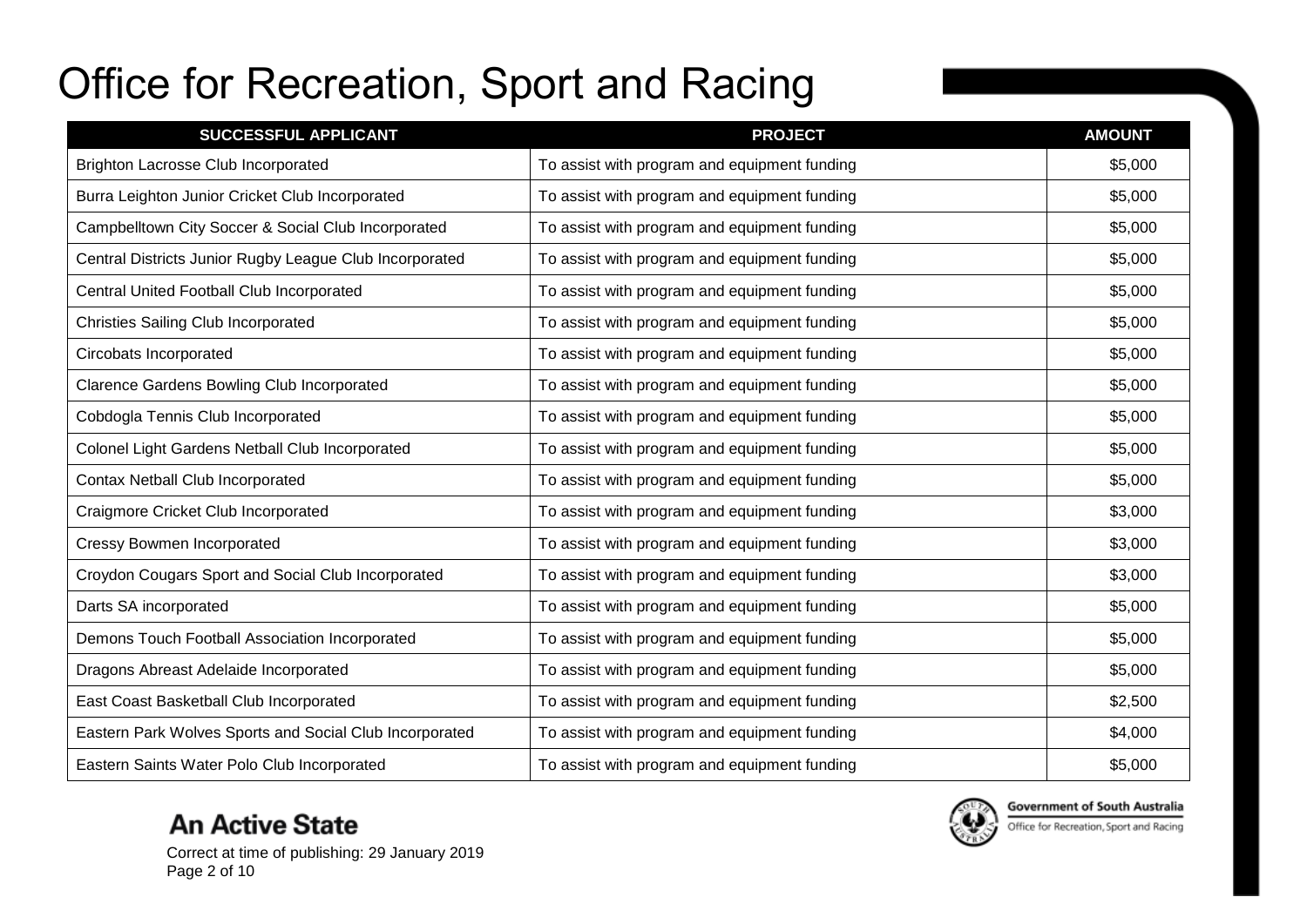| <b>SUCCESSFUL APPLICANT</b>                               | <b>PROJECT</b>                               | <b>AMOUNT</b> |
|-----------------------------------------------------------|----------------------------------------------|---------------|
| Eastern Suburbs Petanque Incorporated                     | To assist with program and equipment funding | \$3,500       |
| Edwardstown Bowling Club Incorporated                     | To assist with program and equipment funding | \$5,000       |
| Elizabeth Football Club Incorporated                      | To assist with program and equipment funding | \$5,000       |
| Elizabeth Vale Sports Club Incorporated                   | To assist with program and equipment funding | \$5,000       |
| FC Fizi Football Club Incorporated                        | To assist with program and equipment funding | \$5,000       |
| <b>Fitzroy Community Club Incorporated</b>                | To assist with program and equipment funding | \$5,000       |
| Flagstaff Hill Golf Club Incorporated                     | To assist with program and equipment funding | \$2,931       |
| Gaza Sports and Community Club Incorporated               | To assist with program and equipment funding | \$5,000       |
| Gillies Plains Youth Centre Incorporated                  | To assist with program and equipment funding | \$5,000       |
| Glenelg ANA Cricket Club Incorporated                     | To assist with program and equipment funding | \$4,000       |
| Glenunga Tennis Club Incorporated                         | To assist with program and equipment funding | \$2,000       |
| Golden Grove Central Districts Baseball Club Incorporated | To assist with program and equipment funding | \$5,000       |
| Golden Grove Little Athletic Centre Incorporated          | To assist with program and equipment funding | \$5,000       |
| Golden Grove Tennis Club Incorporated                     | To assist with program and equipment funding | \$4,200       |
| Goodwood Baseball Club Incorporated                       | To assist with program and equipment funding | \$5,000       |
| Goolwa Regatta Yacht Club Incorporated                    | To assist with program and equipment funding | \$4,500       |
| Gulnare-Redhill Football and Netball Club Incorporated    | To assist with program and equipment funding | \$5,000       |
| Gumeracha Football Club Incorporated                      | To assist with program and equipment funding | \$5,000       |
| Happy Valley Cricket Club Incorporated                    | To assist with program and equipment funding | \$5,000       |
| Happy Valley Tennis Club Incorporated                     | To assist with program and equipment funding | \$3,800       |

### **An Active State**





Office for Recreation, Sport and Racing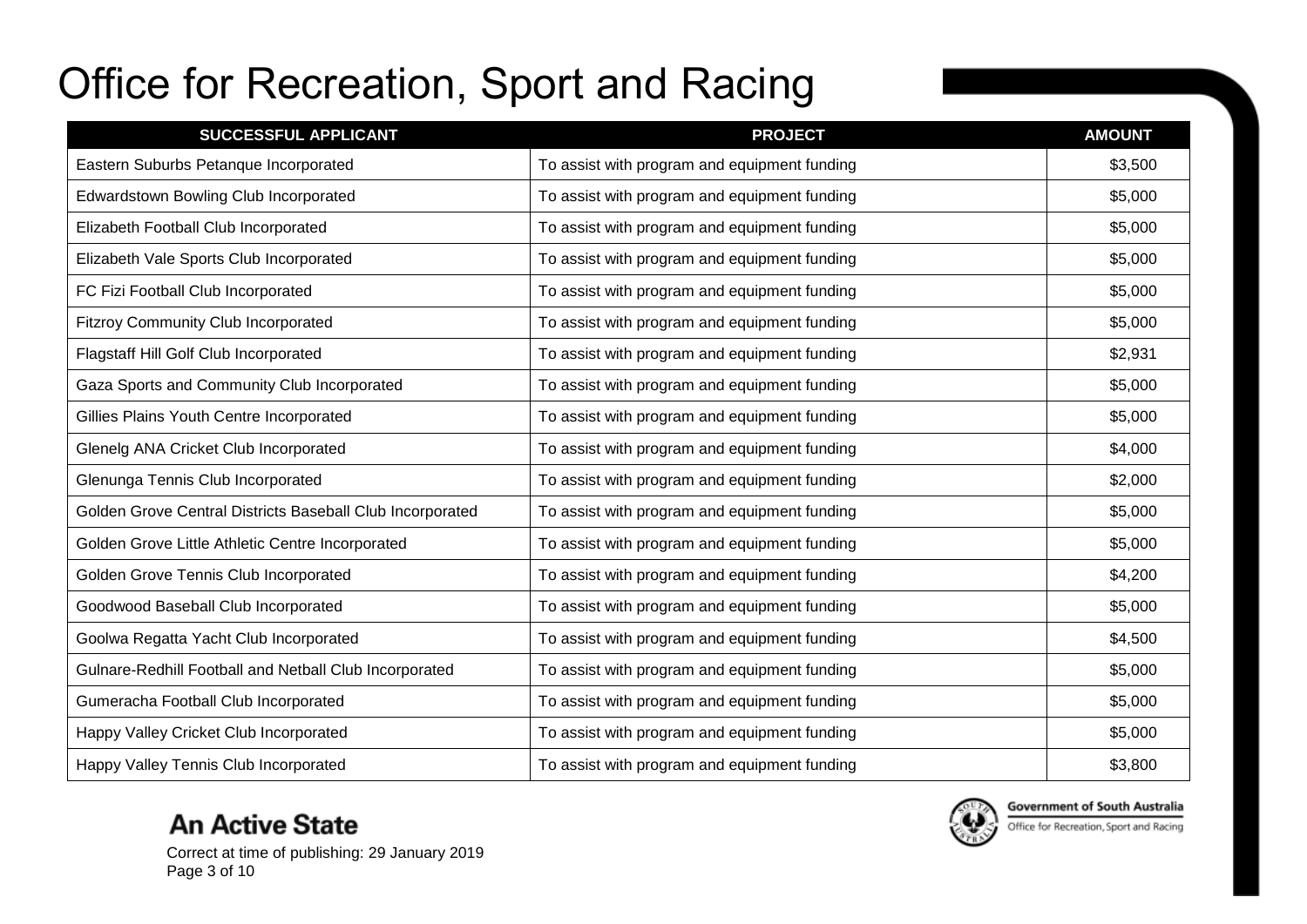| SUCCESSFUL APPLICANT                                   | <b>PROJECT</b>                               | <b>AMOUNT</b> |
|--------------------------------------------------------|----------------------------------------------|---------------|
| Henley Water Polo Club Incorporated                    | To assist with program and equipment funding | \$5,000       |
| <b>Highbury Calisthenics Incorporated</b>              | To assist with program and equipment funding | \$5,000       |
| Hills Softball Association Incorporated                | To assist with program and equipment funding | \$4,000       |
| Imperial Football Club Incorporated                    | To assist with program and equipment funding | \$5,000       |
| Ingle Farm Sporting Club Incorporated                  | To assist with program and equipment funding | \$5,000       |
| International 420 Class Association of SA Incorporated | To assist with program and equipment funding | \$5,000       |
| Ironbank Cherry Gardens Football Club Incorporated     | To assist with program and equipment funding | \$5,000       |
| Jamestown & Areas Basketball Association Incorporated  | To assist with program and equipment funding | \$5,000       |
| Jamestown Pistol and Shooting Club Incorporated        | To assist with program and equipment funding | \$5,000       |
| Kangaroo Island Pony Club Incorporated                 | To assist with program and equipment funding | \$4,300       |
| Kangaroo Judo Club Incorporated                        | To assist with program and equipment funding | \$3,000       |
| Karbeethan Sporting Association Incorporated           | To assist with program and equipment funding | \$5,000       |
| Kenilworth Cricket Club Incorporated                   | To assist with program and equipment funding | \$5,000       |
| Kensington District Cricket Club Incorporated          | To assist with program and equipment funding | \$5,000       |
| Kenton Valley Pistol and Shooting Club Incorporated    | To assist with program and equipment funding | \$4,000       |
| Ladybirds Netball Club Incorporated                    | To assist with program and equipment funding | \$2,300       |
| Lochiel Tennis Club Incorporated                       | To assist with program and equipment funding | \$5,000       |
| Lonsdale Football Club Incorporated                    | To assist with program and equipment funding | \$5,000       |
| Lower Murray Hardcourt Tennis Association Incorporated | To assist with program and equipment funding | \$5,000       |
| Lutheran Netball Club Gawler Incorporated              | To assist with program and equipment funding | \$5,000       |

### **An Active State**



**Government of South Australia** 

Office for Recreation, Sport and Racing

Correct at time of publishing: 29 January 2019 Page 4 of 10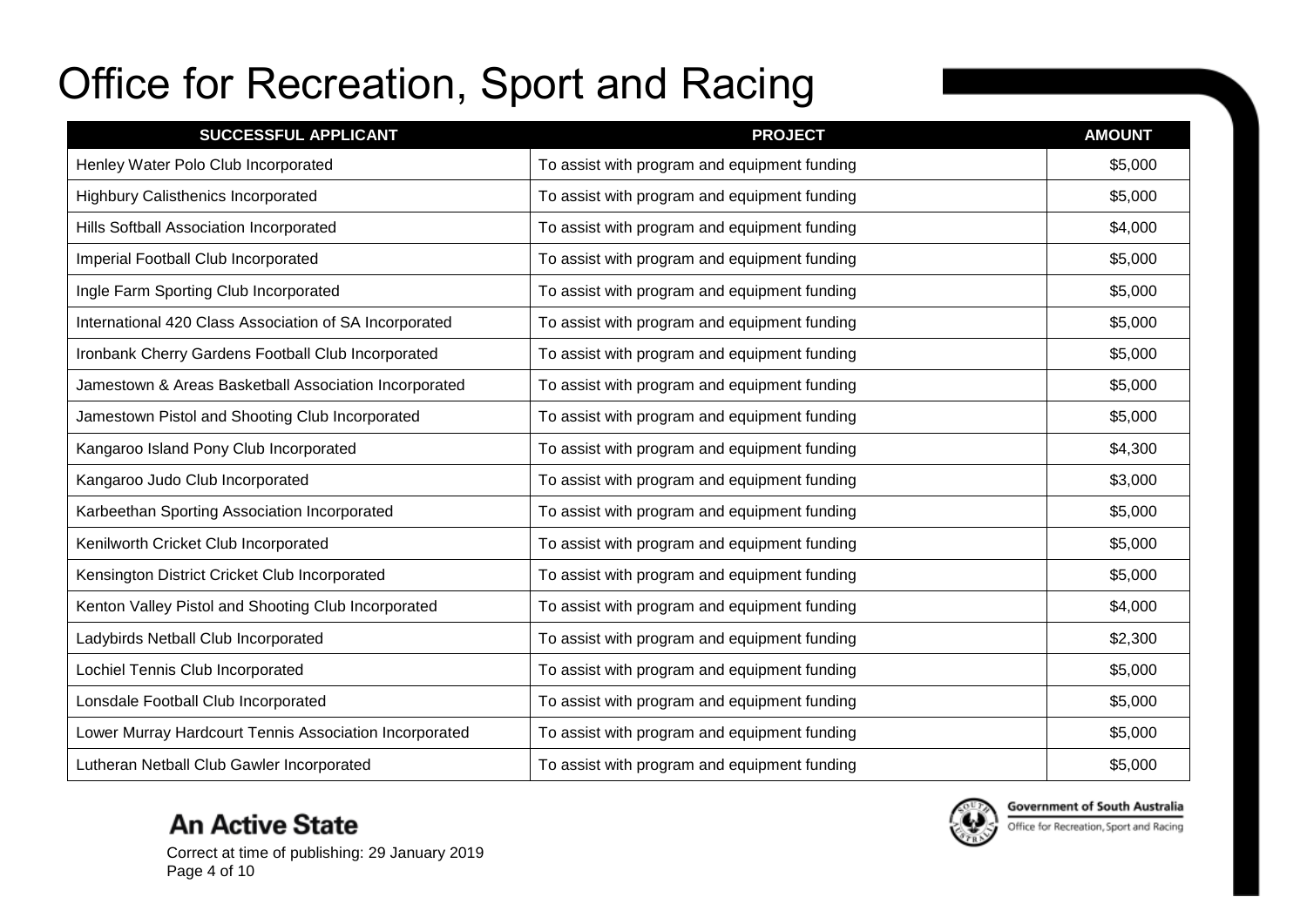| <b>SUCCESSFUL APPLICANT</b>                         | <b>PROJECT</b>                               | <b>AMOUNT</b> |
|-----------------------------------------------------|----------------------------------------------|---------------|
| Mannum Little Athletics Centre Incorporated         | To assist with program and equipment funding | \$5,000       |
| Marble Range Community & Sports Centre Incorporated | To assist with program and equipment funding | \$5,000       |
| Marion Cricket Club Incorporated                    | To assist with program and equipment funding | \$3,010       |
| Marion Mall Walkers Incorporated                    | To assist with program and equipment funding | \$3,500       |
| Marree Sports Club Incorporated                     | To assist with program and equipment funding | \$5,000       |
| Maylands Sports Centre Incorporated                 | To assist with program and equipment funding | \$5,000       |
| Meadows Netball Club Incorporated                   | To assist with program and equipment funding | \$5,000       |
| Millicent Baseball club Incorporated                | To assist with program and equipment funding | \$5,000       |
| Millicent Gymnastics Club Incorporated              | To assist with program and equipment funding | \$2,351       |
| Minnipa Bowling Club Incorporated                   | To assist with program and equipment funding | \$5,000       |
| Moana Surf Life Saving Incorporated                 | To assist with program and equipment funding | \$5,000       |
| Modbury Soccer Club Incorporated                    | To assist with program and equipment funding | \$5,000       |
| Morphettville Park Sporting Club Incorporated       | To assist with program and equipment funding | \$5,000       |
| Mount Compass Golf Club Incorporated                | To assist with program and equipment funding | \$5,000       |
| Mount Gambier Calisthenic College Incorporated      | To assist with program and equipment funding | \$5,000       |
| Mount Lofty Cricket Club Incorporated               | To assist with program and equipment funding | \$3,000       |
| Mount Young Pony Club Incorporated                  | To assist with program and equipment funding | \$5,000       |
| Mt Barker District Athletics Centre Incorporated    | To assist with program and equipment funding | \$5,000       |
| Mypolonga Memorial Oval Incorporated                | To assist with program and equipment funding | \$5,000       |
| Nairne Oval Committee Incorporated                  | To assist with program and equipment funding | \$5,000       |

### **An Active State**





Office for Recreation, Sport and Racing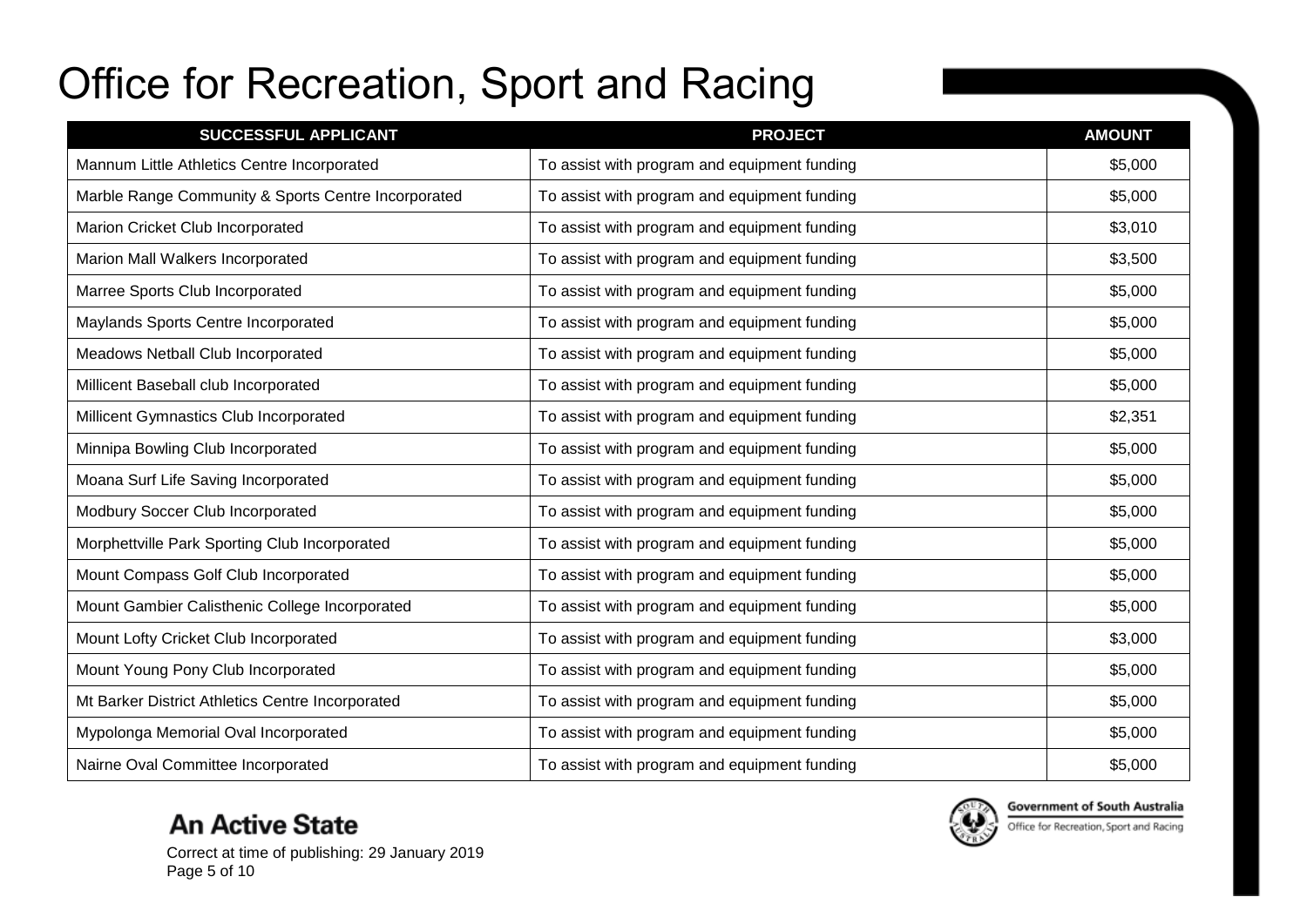| SUCCESSFUL APPLICANT                                                         | <b>PROJECT</b>                               | <b>AMOUNT</b> |
|------------------------------------------------------------------------------|----------------------------------------------|---------------|
| Noarlunga City Pistol Club Incorporated                                      | To assist with program and equipment funding | \$2,390       |
| Noarlunga United Soccer Club Incorporated                                    | To assist with program and equipment funding | \$5,000       |
| North Haven Cricket Club incorporated                                        | To assist with program and equipment funding | \$3,645       |
| Northern Districts Athletics Club Incorporated                               | To assist with program and equipment funding | \$5,000       |
| Northern Hills Pony Club Incorporated                                        | To assist with program and equipment funding | \$4,400       |
| Ocean View bowling League for Bowlers with a Disability<br>Incorporated      | To assist with program and equipment funding | \$1,840       |
| O'Halloran Hill Tennis Club Incorporated                                     | To assist with program and equipment funding | \$3,500       |
| Old Ignatians' Soccer Club Incorporated                                      | To assist with program and equipment funding | \$5,000       |
| Para Hills Cricket Club Incorporated                                         | To assist with program and equipment funding | \$5,000       |
| Para Hills West Soccer Club Incorporated                                     | To assist with program and equipment funding | \$5,000       |
| Para Vista Lutheran Cricket Club Incorporated                                | To assist with program and equipment funding | \$2,500       |
| Pegasus Pony Club Incorporated                                               | To assist with program and equipment funding | \$5,000       |
| Playford Districts Field Archers Incorporated                                | To assist with program and equipment funding | \$5,000       |
| Playford Tennis Club Incorporated                                            | To assist with program and equipment funding | \$5,000       |
| Plympton High Old Scholars and Camden Sports and Social<br>Club Incorporated | To assist with program and equipment funding | \$5,000       |
| Port Pirie Rowing Club Incorporated                                          | To assist with program and equipment funding | \$4,800       |
| Port Vincent Memorial Bowling Club Incorporated                              | To assist with program and equipment funding | \$5,000       |
| Prince Alfred Old Collegians Cricket Club Incorporated                       | To assist with program and equipment funding | \$5,000       |
| Prospect and Enfield Kindergym Incorporated                                  | To assist with program and equipment funding | \$1,328       |

Correct at time of publishing: 29 January 2019 Page 6 of 10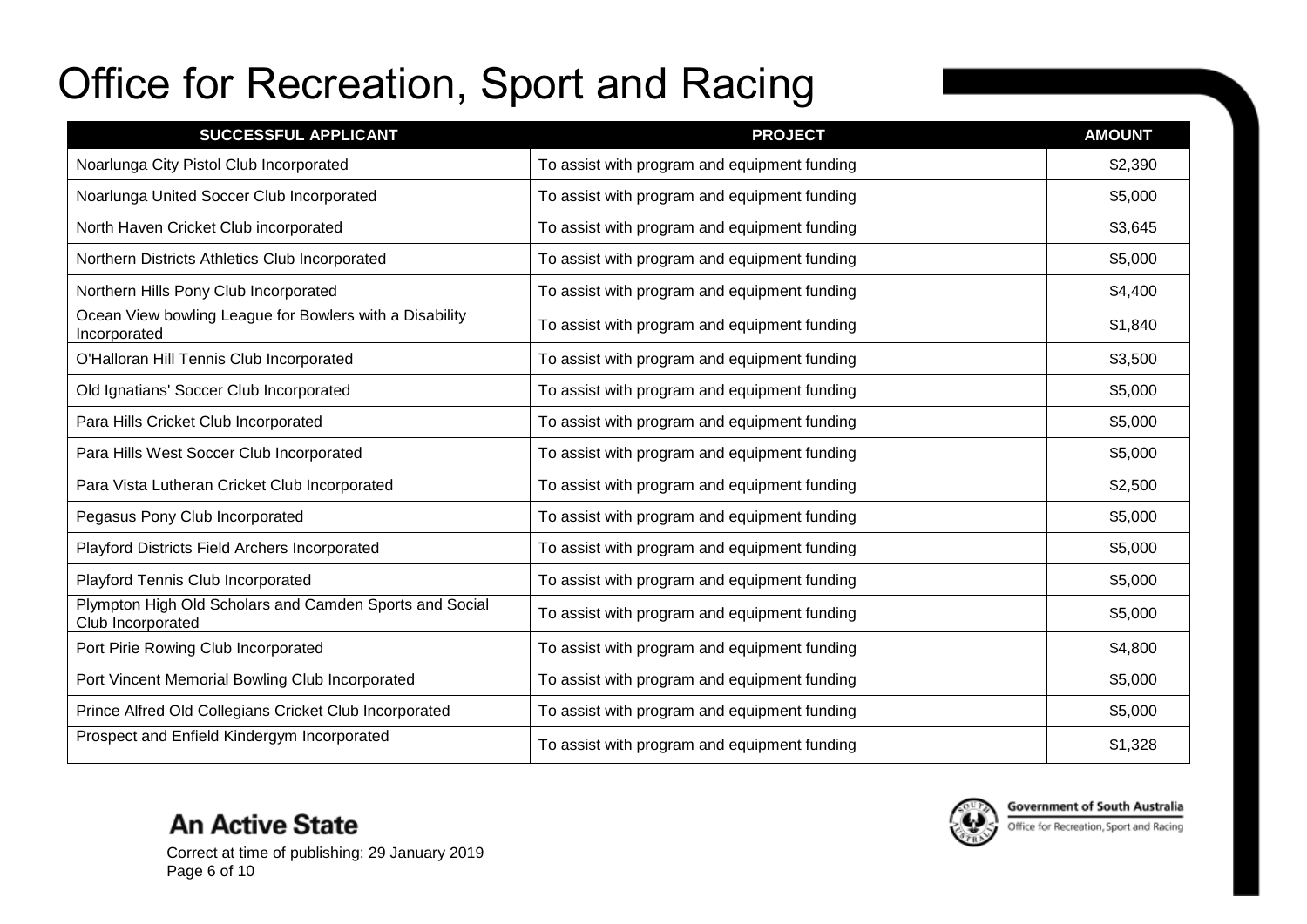| <b>SUCCESSFUL APPLICANT</b>                                           | <b>PROJECT</b>                               | <b>AMOUNT</b> |
|-----------------------------------------------------------------------|----------------------------------------------|---------------|
|                                                                       |                                              |               |
| Prospect Petanque Incorporated                                        | To assist with program and equipment funding | \$4,848       |
| Quorn Cricket Club Incorporated                                       | To assist with program and equipment funding | \$5,000       |
| Real Aikido Australia Association Incorporated                        | To assist with program and equipment funding | \$4,500       |
| Renmark Olympic Soccer Club Incorporated                              | To assist with program and equipment funding | \$5,000       |
| Riverland Dinghy Club Incorporated                                    | To assist with program and equipment funding | \$5,000       |
| Riverside Cricket Club Incorporated                                   | To assist with program and equipment funding | \$5,000       |
| Road Runners Softball Club Incorporated                               | To assist with program and equipment funding | \$5,000       |
| Roxby Downs Swimming Club Incorporated                                | To assist with program and equipment funding | \$5,000       |
| Sacred Heart Old Collegians Cricket Club Incorporated                 | To assist with program and equipment funding | \$5,000       |
| Seaside Tennis Club Incorporated                                      | To assist with program and equipment funding | \$5,000       |
| Sedan Progress Association Incorporated                               | To assist with program and equipment funding | \$3,860       |
| Smosh West Lakes Junior Football Club Incorporated                    | To assist with program and equipment funding | \$3,664       |
| Soccer Port Augusta Incorporated                                      | To assist with program and equipment funding | \$4,000       |
| South Australia Veterans Cricket Association Incorporated             | To assist with program and equipment funding | \$4,500       |
| South Australian Dressage Association Incorporated                    | To assist with program and equipment funding | \$1,300       |
| South Australian Judo Academy Incorporated                            | To assist with program and equipment funding | \$4,400       |
| South Australian Motor Sports Scrutineers Association<br>Incorporated | To assist with program and equipment funding | \$5,000       |
| South Central Junior Cricket Association Incorporated                 | To assist with program and equipment funding | \$5,000       |



Correct at time of publishing: 29 January 2019 Page 7 of 10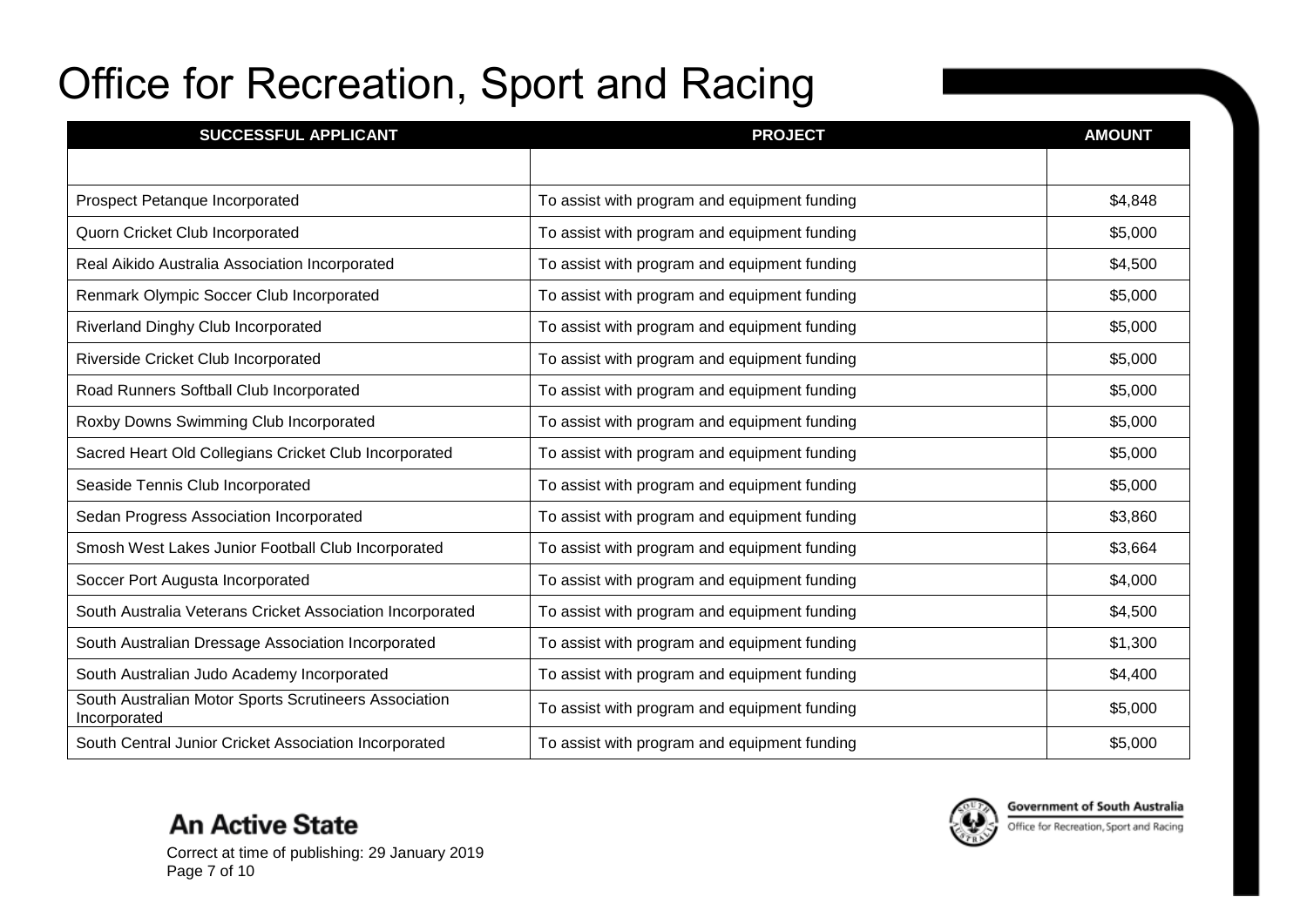| SUCCESSFUL APPLICANT                                                         | <b>PROJECT</b>                               | <b>AMOUNT</b> |
|------------------------------------------------------------------------------|----------------------------------------------|---------------|
| South City Chiefs (American Football) Club Incorporated                      | To assist with program and equipment funding | \$5,000       |
| South Coast Cycling Incorporated                                             | To assist with program and equipment funding | \$5,000       |
| South Coast Motocross Club Incorporated                                      | To assist with program and equipment funding | \$5,000       |
| South Gambier Netball Club Incorporated                                      | To assist with program and equipment funding | \$5,000       |
| South Port Surf Life Saving Club Incorporated                                | To assist with program and equipment funding | \$5,000       |
| Southern Table Tennis Incorporated                                           | To assist with program and equipment funding | \$3,500       |
| Southern Vales Archery Club Incorporated                                     | To assist with program and equipment funding | \$2,000       |
| Sporting Shooters' Association of Australia (Moonta)<br>Incorporated         | To assist with program and equipment funding | \$5,000       |
| Sturt Badminton Club Incorporated                                            | To assist with program and equipment funding | \$3,500       |
| Sturt Lacrosse Club Incorporated                                             | To assist with program and equipment funding | \$5,000       |
| Tea Tree Gully Athletics Centre Incorporated                                 | To assist with program and equipment funding | \$2,000       |
| The Beltana Progress Association Incorporated                                | To assist with program and equipment funding | \$2,400       |
| The Cove Football Club Incorporated                                          | To assist with program and equipment funding | \$4,500       |
| The Flinders Hockey Club Incorporated                                        | To assist with program and equipment funding | \$5,000       |
| The International Cadet Class Association of South Australia<br>Incorporated | To assist with program and equipment funding | \$5,000       |
| The Lower South East Hockey Association Incorporated                         | To assist with program and equipment funding | \$4,999       |
| The Motocross Riders Association of Australia Incorporated                   | To assist with program and equipment funding | \$5,000       |
| The North Pines Redbacks Football & Sporting Clubs<br>Incorporated           | To assist with program and equipment funding | \$5,000       |
| The Pines Conservation Reserve Management Committee<br>Incorporated          | To assist with program and equipment funding | \$5,000       |

Correct at time of publishing: 29 January 2019 Page 8 of 10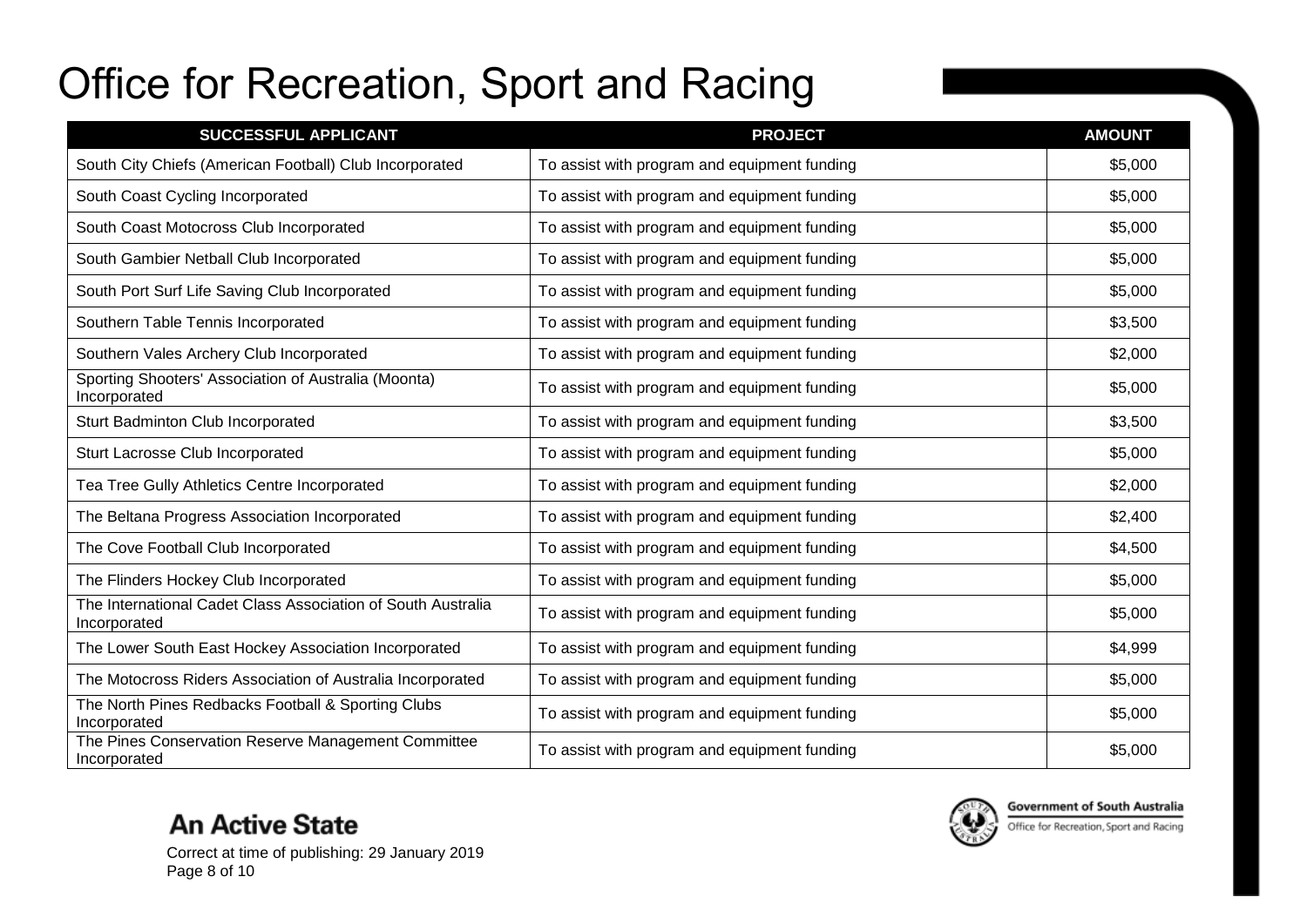| SUCCESSFUL APPLICANT                                                                                     | <b>PROJECT</b>                                                                 | <b>AMOUNT</b> |
|----------------------------------------------------------------------------------------------------------|--------------------------------------------------------------------------------|---------------|
| The Risdon Cricket Club Incorporated                                                                     | To assist with program and equipment funding                                   | \$5,000       |
| The Scout Association of Australia, South Australian Branch<br>Incorporated - Flagstaff Hill Scout Group | To assist the Flagstaff Hill Scout Group with Program and Equipment<br>Funding | \$5,000       |
| The Scout Association of Australia, South Australian Branch<br>Incorporated - Naracoorte Scout Group     | To assist the Naracoorte Scout Group with Program and Equipment<br>Funding     | \$5,000       |
| The Southern Districts Gridiron Club Incorporated                                                        | To assist with program and equipment funding                                   | \$4,000       |
| The Tea Tree Gully Golf Club Incorporated                                                                | To assist with program and equipment funding                                   | \$5,000       |
| Torrens Valley Soccer Club Incorporated                                                                  | To assist with program and equipment funding                                   | \$5,000       |
| Tumby Bay Basketball Association Incorporated                                                            | To assist with program and equipment funding                                   | \$5,000       |
| Unley Park Bowling Club Incorporated                                                                     | To assist with program and equipment funding                                   | \$5,000       |
| Valley View Tennis Club Incorporated                                                                     | To assist with program and equipment funding                                   | \$4,500       |
| Victor Harbour Youth Club Incorporated                                                                   | To assist with program and equipment funding                                   | \$5,000       |
| Virginia Cricket Club Incorporated                                                                       | To assist with program and equipment funding                                   | \$4,000       |
| Virginia United Soccer Club Incorporated                                                                 | To assist with program and equipment funding                                   | \$4,500       |
| Wasleys Community Group Incorporated                                                                     | To assist with program and equipment funding                                   | \$5,000       |
| West Lakes Tennis Club Incorporated                                                                      | To assist with program and equipment funding                                   | \$5,000       |
| Whyalla Basketball Association Incorporated                                                              | To assist with program and equipment funding                                   | \$5,000       |
| Whyalla Golf Club Incorporated                                                                           | To assist with program and equipment funding                                   | \$5,000       |
| Whyalla Racing & Harness Racing Club Incorporated                                                        | To assist with program and equipment funding                                   | \$5,000       |
| Whyalla Volleyball Association Incorporated                                                              | To assist with program and equipment funding                                   | \$5,000       |
| Willunga Golf Club Incorporated                                                                          | To assist with program and equipment funding                                   | \$3,500       |



Correct at time of publishing: 29 January 2019 Page 9 of 10